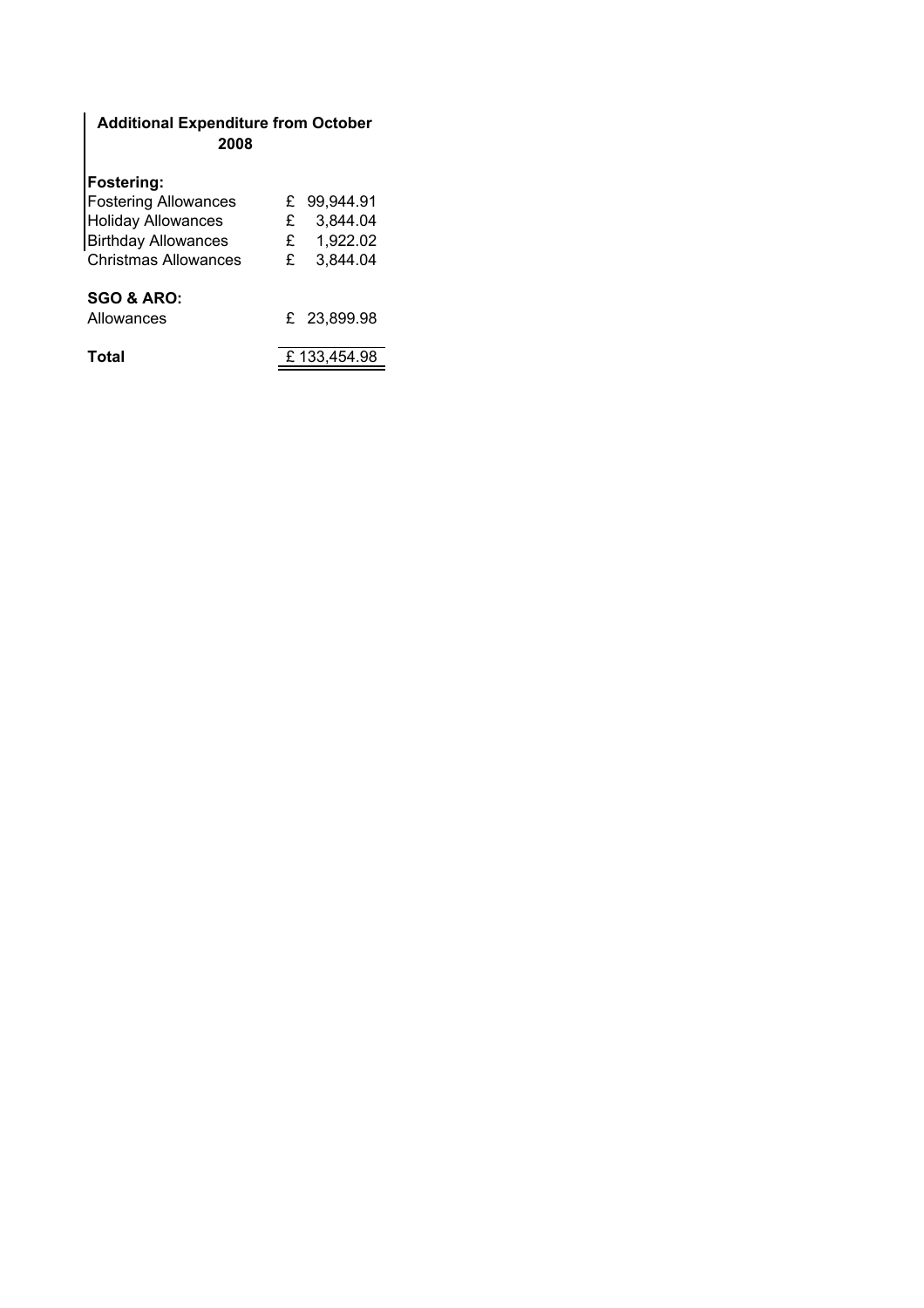| <b>Age Group</b> |   | <b>Allowance</b> | No. of Children       |   | <b>Total PW</b> |
|------------------|---|------------------|-----------------------|---|-----------------|
| $0 - 1$          | £ | 82.73            | 37 <sup>1</sup>       | £ | 3,061.01        |
| $2 - 4$          | £ | 82.73            | $52 \text{ }$ £       |   | 4,301.96        |
| 5-10             | £ | 94.31            | 118 £                 |   | 11.128.58       |
| 11-15            | £ | 117.40           | 164                   | £ | 19.253.60       |
| 16               | £ | 138.02           | 39                    | £ | 5,382.78        |
|                  |   |                  | 410                   | F | 43.127.93       |
|                  |   |                  | <b>Total Per Year</b> |   | £2.242.652.36   |

### Holiday Allowances 2008/09

| <b>Age Group</b> |        | Allowance No. of Children Total |           | <b>Aae Group</b> | <b>Allowance</b> | No. of Children Total |           |
|------------------|--------|---------------------------------|-----------|------------------|------------------|-----------------------|-----------|
| $ 0-1 $          | 165.46 | 37 £                            | 6,122.02  | $0 - 1$          | 185.73           | 37 £                  | 6.872.01  |
| $2 - 4$          | 165.46 | $52 \text{ E}$                  | 8,603.92  | $2 - 4$          | 187.73           | $52 \text{ } f$       | 9.761.96  |
| $5-10$           | 188.62 | 118 £                           | 22.257.16 | $5-10$           | 210.31           | 118 E                 | 24,816.58 |
| 11-15            | 234.80 | 164 £                           | 38.507.20 | 11-15            | 250.40           | 164 £                 | 41,065.60 |
| 16               | 276.04 | 39 E                            | 10.765.56 | 16               | 293.02           | 39                    | 11.427.78 |
|                  |        | 410 £                           | 86,255.86 |                  |                  | 410 £                 | 93,943.93 |
|                  |        | <b>Total Per Year</b>           | 86,255.86 |                  |                  | <b>Total Per Year</b> | 93,943.93 |

### Birthday Allowances 2008/09

| <b>Age Group</b> | <b>Allowance</b> | No. of Children       | Total |           | Aae Group | <b>Allowance</b> | No. of Children  | <b>Total</b> |           | <b>Birthday Allowances</b> |
|------------------|------------------|-----------------------|-------|-----------|-----------|------------------|------------------|--------------|-----------|----------------------------|
| $0-1$            | 82.73            | 37E                   |       | 3.061.01  | IO-1      | 92.87            | $37 \frac{1}{2}$ |              | 3.436.01  |                            |
| $2 - 4$          | 82.73            | 52 E                  |       | 4.301.96  | I2-4      | 93.87            | 52               |              | 4.880.98  |                            |
| $5-10$           | 94.31            | 118 E                 |       | 11,128.58 | $5-10$    | 105.16           | 118 L            |              | 12.408.29 |                            |
| $11 - 15$        | 117.40           | 164 £                 |       | 19.253.60 | 11-15     | 125.20           | $164 \pm$        |              | 20.532.80 |                            |
| 16               | 138.02           | 39 E                  |       | 5.382.78  | 16        | 146.51           | 39 <sub>1</sub>  |              | 5.713.89  |                            |
|                  |                  | 410 £                 |       | 43.127.93 |           |                  | 410 £            |              | 46.971.97 |                            |
|                  |                  | <b>Total Per Year</b> |       | 43.127.93 |           |                  | Total Per Year   |              | 46,971.97 | 1,922.02                   |

### Christmas Allowances 2008/09

| <b>Age Group</b> | <b>Allowance</b> | No. of Children       | Total |           | Age Group | <b>Allowance</b> | No. of Children       | <b>Total</b> |           |
|------------------|------------------|-----------------------|-------|-----------|-----------|------------------|-----------------------|--------------|-----------|
| $0-1$            | 82.73            | $37 \text{ E}$        |       | 3,061.01  | $0 - 1$   | 92.87            | 37 <sub>l</sub>       |              | 3.436.01  |
| $2 - 4$          | 82.73            | $52 \text{ f}$        |       | 4.301.96  | $2 - 4$   | 93.87            | $52 \text{ } f$       |              | 4.880.98  |
| $5-10$           | 94.31            | 118 E                 |       | 11,128.58 | $5-10$    | 105.16           | 118 £                 |              | 12,408.29 |
| $11 - 15$        | 117.40           | 164 £                 |       | 19,253.60 | $11 - 15$ | 125.20           | 164 £                 |              | 20,532.80 |
| 16               | 138.02           | 39E                   |       | 5.382.78  | 16        | 146.51           | 39 £                  |              | 5,713.89  |
|                  |                  | 410 £                 |       | 43,127.93 |           |                  | 410 £                 |              | 46,971.97 |
|                  |                  | <b>Total Per Year</b> |       | 43,127.93 |           |                  | <b>Total Per Year</b> |              | 46,971.97 |

### Fostering Basic Allowances 2008/09 **Revised Fostering Basic Allowances 2008/09** Additional Expenditure from October 2008/09

Revised Holiday Allowances 2008/09<br>Age Group | Allowance | No. of Children | Total

Revised Birthday Allowances 2008/09<br>Age Group | Allowance | No. of Children | Total

| ge Group |        | <b>Allowance No. of Children Total PW</b> |               | <b>Aae Group</b> | <b>Allowance</b> | No. of Children       | <b>Total PW</b> |  | <b>Fostering Allo</b> |
|----------|--------|-------------------------------------------|---------------|------------------|------------------|-----------------------|-----------------|--|-----------------------|
|          | 82.73  | 37 I                                      | 3.061.01      | $10-1$           | 92.87            | 37 I                  | 3.436.01        |  |                       |
| -4       | 82.73  | $52 \text{ F}$                            | 4.301.96      | 2-4              | 93.87            | 52:                   | 4.880.98        |  |                       |
| -10      | 94.31  | 118 £                                     | 11.128.58     | $5-10$           | 105.16           | 118 £                 | 12.408.29       |  |                       |
| $1 - 15$ | 117.40 | 164 £                                     | 19,253.60     | 11-15            | 125.20           | $164 \text{ } f$      | 20.532.80       |  |                       |
|          | 138.02 | 39 E                                      | 5.382.78      | 16               | 146.51           | 39E                   | 5.713.89        |  |                       |
|          |        | 410 £                                     | 43.127.93     |                  |                  | 410 £                 | 46.971.97       |  |                       |
|          |        | Total Per Year                            | £2.242.652.36 |                  |                  | <b>Total Per Year</b> | £ 2.442.542.18  |  | 99.944.91             |
|          |        |                                           |               |                  |                  |                       |                 |  |                       |

# Fostering Allowances

Age Group Allowance No. of Children Total Holiday Allowances<br>0-1  $\mathbb{E}$  185.73  $\frac{37 \mathbb{E}}{6.872.01}$  Holiday Allowances

<u>6 Total Per Year £ 93,943.93 £ 3,844.04</u>

Revised Christmas Allowances 2008/09 Christmas Allowances

# Age Group Allowance No. of Children Total 0-1  $\mathbb{E}$  92.87  $\mathbb{E}$  37  $\mathbb{E}$

|          |                     | <b>Total Per Year</b> | 43.127.93 |         |        | <b>Total Per Year</b> | 46.971.97 |  | 3.844.04 |
|----------|---------------------|-----------------------|-----------|---------|--------|-----------------------|-----------|--|----------|
|          |                     | 410 £                 | 43.127.93 |         |        | $410$ £               | 46.971.97 |  |          |
|          | 138.02 <sub>1</sub> | 39                    | 5.382.78  | 16      | 146.51 | 39 £                  | 5.713.89  |  |          |
| $1 - 15$ | 117.40              | $164 \pm$             | 19,253.60 | 11-15   | 125.20 | 164 £                 | 20.532.80 |  |          |
| -10      | 94.31               | 118L                  | 11.128.58 | $15-10$ | 105.16 | 118 £                 | 12.408.29 |  |          |
| -4       | 82.73               | 52 <sub>1</sub>       | 4.301.96  | $2 - 4$ | 93.87  | 52 £                  | 4.880.98  |  |          |
|          |                     |                       |           |         |        |                       |           |  |          |

£ 109,555.00